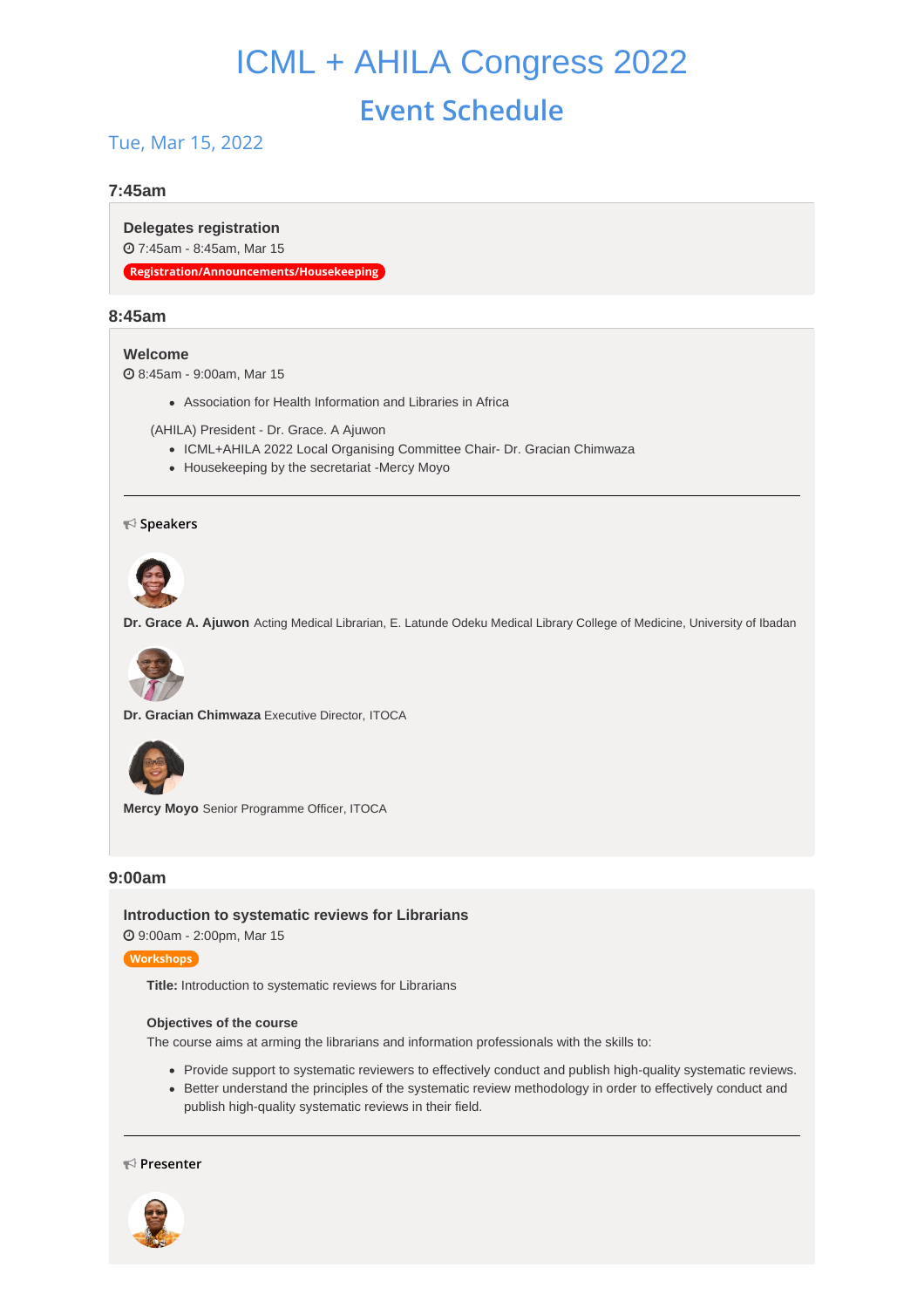**Dr. Alison Annet Kinengyere**



**Richard Ssesono**

## **2:00pm**

### **[Introduction](https://whova.com/agenda_embedded/session/icmla_202203/2184289/) to PubMed**

2:00pm - 3:00pm, Mar 15

#### **Workshops**

This workshop is aimed at enhancing the capacity of librarians in searching the MEDLINE/PubMed database. At end of the workshop participants should be able to:

- Find research articles in PubMed
- Search PubMed using the Simple/Basic and Advance search features
- Narrow down search results- apply filters
- Find articles in a list of journals within PubMed
- Find topics for clinical research in PubMed
- Search PubMed- MeSH database
- Save searches using MY NCBI
- What is PubMed Central and PubMed (Google scholar)

#### **Presenter**



## **3:00pm**

#### **[Almetrics](https://whova.com/agenda_embedded/session/icmla_202203/2184290/) and Research visibility**

3:00pm - 4:00pm, Mar 15

#### **Workshops**

## **Objectives of the workshop**

The workshop aims at increasing awareness on the available tools which researchers can use to increase their research visibility and outcome. Participants should be able to:

- Identify and navigate platforms aimed at improving research visibility.
- Establish and report research impact measurement using Altmetrics
- Use research visibility custom made tools: AuthorID and ORCID

#### **Presenter**



**Khutsafalo Kadimo** Research-support librarian, University of Botswana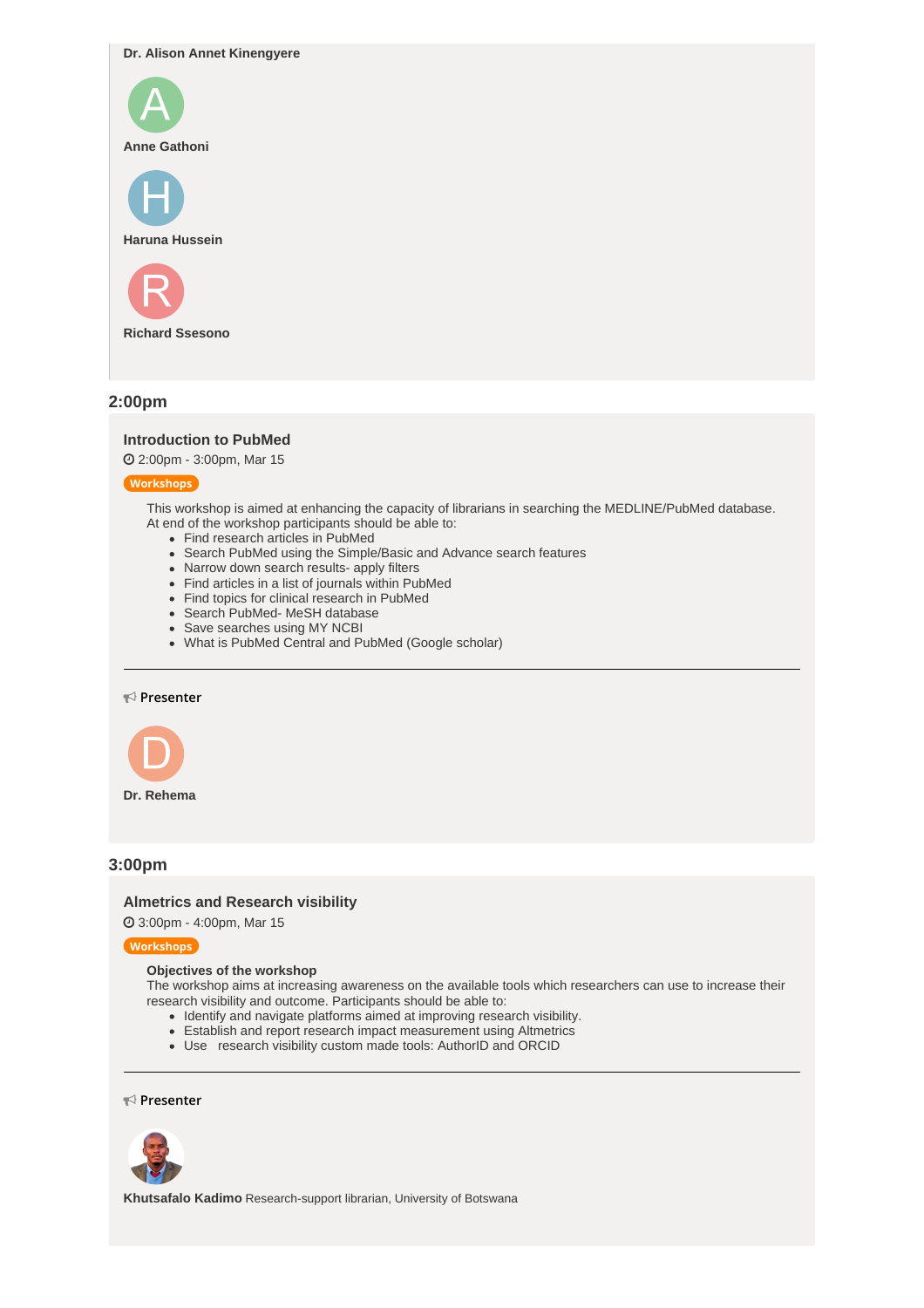## **4:00pm**

#### **Choosing the right journal for [publication:](https://whova.com/agenda_embedded/session/icmla_202203/2184291/) Accredited Vs Predatory journals**

4:00pm - 5:00pm, Mar 15

## **Workshops**

#### **Objectives of the workshop**

- The workshop aims to provide skills that help determine the credibility of publishers by helping to:
	- Identify possible, potential, and probable predatory scam journal publishers.
	- Identify credible, quality, and high impact journals

#### **Presenter**



**Masimba Muziringa**

## **5:00pm**

#### **Better [Evidence](https://whova.com/agenda_embedded/session/icmla_202203/2190814/) for Training**

5:00pm - 6:00pm, Mar 15

The main aim of this session is to provide information about Better Evidence for Training (BET) and Providers program, including sharing of experiences by the "BET Champions". At the end of the session, participants would be able to

- Know about the BET and Providers program and how to participate
- Listen and benefit from the experiences of "Champions"

## **Speaker**



**Dr. Grace A. Ajuwon** Acting Medical Librarian, E. Latunde Odeku Medical Library College of Medicine, University of Ibadan

#### **6:00pm**

#### **End of Day 0 and [Announcements](https://whova.com/agenda_embedded/session/icmla_202203/2184293/)**

6:00pm - 6:10pm, Mar 15

**Registration/Announcements/Housekeeping**

#### **Moderator**



**Dr. Grace A. Ajuwon** Acting Medical Librarian, E. Latunde Odeku Medical Library College of Medicine, University of Ibadan

## Wed, Mar 16, 2022

## **9:00am**

**[Registration](https://whova.com/agenda_embedded/session/icmla_202203/2184304/)** 9:00am - 10:30am, Mar 16

**Registration/Announcements/Housekeeping**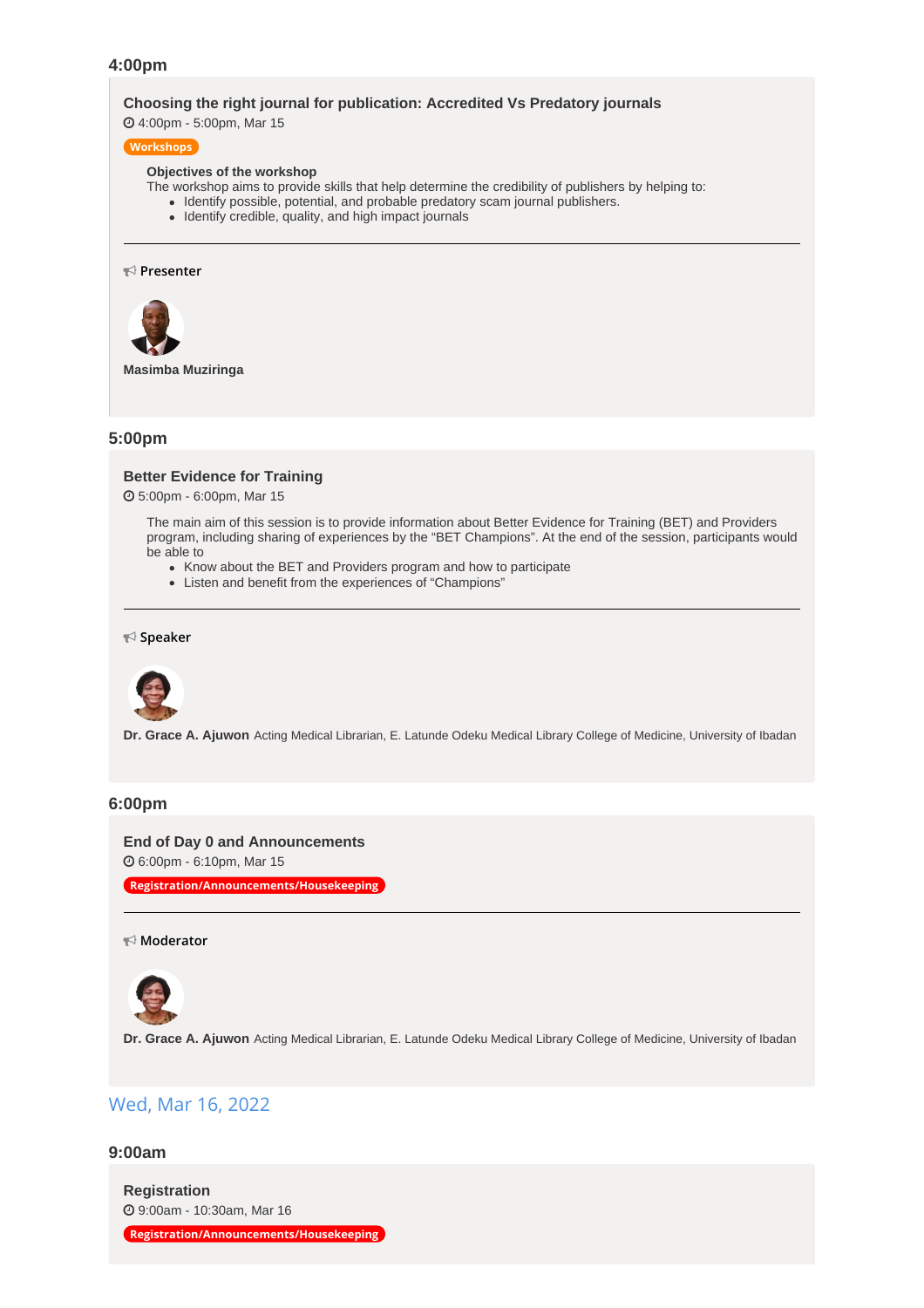## **10:30am**

#### **[Welcome](https://whova.com/agenda_embedded/session/icmla_202203/2184306/)**

10:30am - 11:00am, Mar 16

#### **Welcome**

- Welcome by the Chair of ICML+ AHILA the Local Organising Committee (LOC)
- Welcome by the President of the Association for Health Information and Libraries in Africa (*AHILA*)

#### **Speakers**



**Dr. Gracian Chimwaza** Executive Director, ITOCA



**Dr. Grace A. Ajuwon** Acting Medical Librarian, E. Latunde Odeku Medical Library College of Medicine, University of Ibadan

## **11:00am**

## **Session A: [Presentations](https://whova.com/agenda_embedded/session/icmla_202203/2184393/) (Parallel Session 1)**

11:00am - 12:00pm, Mar 16

## **Presentations**

- Papers x 2: 20 minutes per presentation
- Lightning talks x 1: 5 minutes per presentation
- Q & A: 15 minutes

## **Moderator**



**Dr. Rena Lubker** Research and Education Informationist & Professor

#### **4 Subsessions**

- **Bridging the gap during the [pandemic](https://whova.com/embedded/subsession/icmla_202203/2184393/2184416/) through the library websites (Paper)** 11:00am - 11:20am, Mar 16
- **A call to action: Engaging to increase health literacy of citizens in England [\(Lightning](https://whova.com/embedded/subsession/icmla_202203/2184393/2184419/) Talk)**

11:20am - 11:25am, Mar 16

- **Data [collection](https://whova.com/embedded/subsession/icmla_202203/2184393/2184420/) and reporting system and data quality for effective care of fistula patients in Tanzania (Paper)** 11:25am - 11:45am, Mar 16
- **[Question](https://whova.com/embedded/subsession/icmla_202203/2184393/2184421/) and Answer** 11:45am - 12:00pm, Mar 16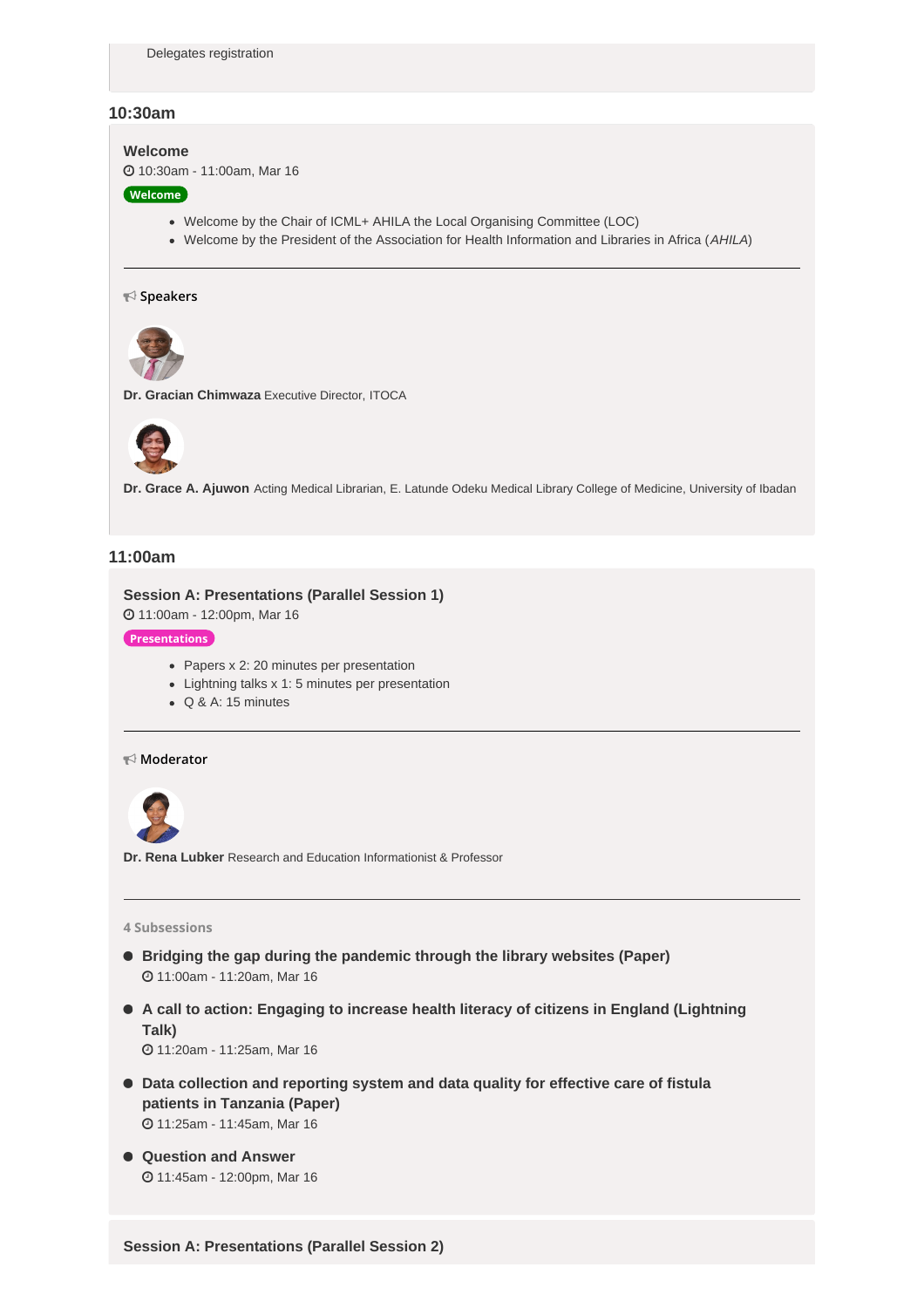11:00am - 12:00pm, Mar 16

#### **Presentations**

- Papers x 2: 20 minutes per presentation
- Lightning talks x 1: 5 minutes per presentation
- Q & A: 15 minutes

### **Moderator**



**Blessing Mawire** South Africa

#### **4 Subsessions**

- **The influence of Knowledge [Management](https://whova.com/embedded/subsession/icmla_202203/2184424/2184425/) on the performance of health sector NGOs in Kenya - Contextual analysis (Paper)** 11:00am - 11:20am, Mar 16
- **HIFA: Achieving a world where everyone has access to reliable healthcare [information](https://whova.com/embedded/subsession/icmla_202203/2184424/2184426/) (Lightning Talk)** 11:20am - 11:25am, Mar 16
- **Improving Access to Health [Information](https://whova.com/embedded/subsession/icmla_202203/2184424/2184427/) by Engaging consumers to identify information needs (Paper)** 11:25am - 11:45am, Mar 16
- **[Question](https://whova.com/embedded/subsession/icmla_202203/2184424/2184428/) and Answer** 11:45am - 12:00pm, Mar 16

## **12:00pm**

**Session B: [Presentations](https://whova.com/agenda_embedded/session/icmla_202203/2184444/) (Parallel Session 1)** 12:00pm - 1:00pm, Mar 16 **Presentations**

- Papers x 2: 20 minutes per presentation
- Lightning talks x 1: 5 minutes per presentation
- Q & A: 15 minutes

#### **Moderator**



**Marshall Dozier**

## **4 Subsessions**

- **[Zoonosis:](https://whova.com/embedded/subsession/icmla_202203/2184444/2184445/) How Safe are we? (Paper)** 12:00pm - 12:20pm, Mar 16
- **Supporting the UN's Decade of Action through equitable access to health information - key learnings and [recommendations](https://whova.com/embedded/subsession/icmla_202203/2184444/2184446/) from the 2020 Research4Life User Review (Paper)**

12:20pm - 12:40pm, Mar 16

**Responding to COVID-19 pandemic: [Experiences](https://whova.com/embedded/subsession/icmla_202203/2184444/2184447/) and lessons of library staff at one**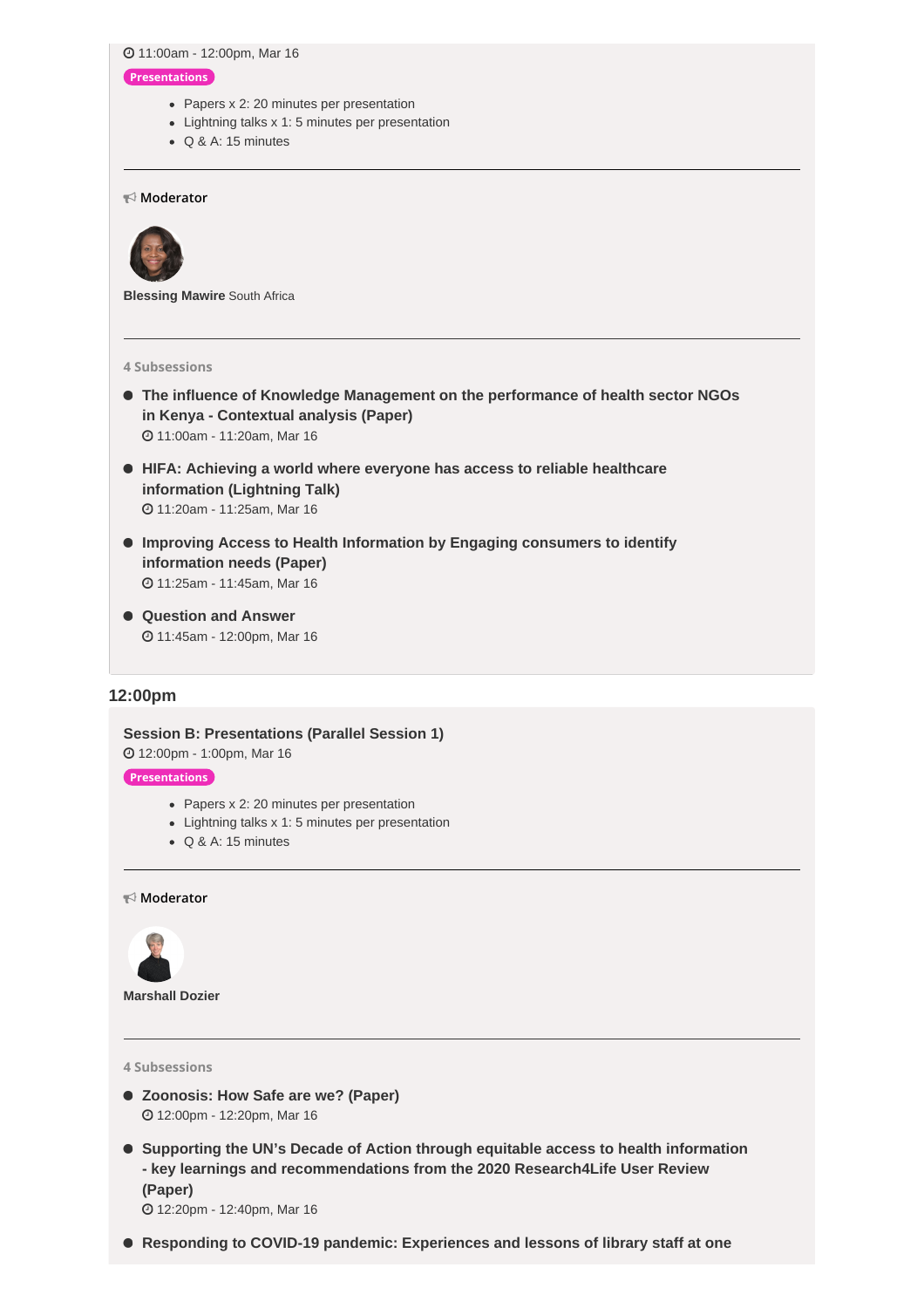## **North American University (Lightning talk)**

12:40pm - 12:45pm, Mar 16

- **[Question](https://whova.com/embedded/subsession/icmla_202203/2184444/2184448/) and Answer Session**
	- 12:45pm 1:00pm, Mar 16

## **Session B: [Presentations](https://whova.com/agenda_embedded/session/icmla_202203/2184451/) (Parallel Session 2)**

12:00pm - 1:00pm, Mar 16

**Presentations**

- Papers x 2: 20 minutes per presentation
- Lightning talks x 1: 5 minutes per presentation
- Q & A: 15 minutes

**Moderator**



**Prof. Maria G.N. Musoke** Deputy Vice-Chancellor- Academic Affairs, Kyambogo University, Uganda

#### **4 Subsessions**

 **[Partnership](https://whova.com/embedded/subsession/icmla_202203/2184451/2184452/) working to benefit patients and the public: Four examples of successful projects (Paper)**

12:00pm - 12:20pm, Mar 16

 **[Collaboration](https://whova.com/embedded/subsession/icmla_202203/2184451/2184453/) among Medical Librarians in Africa: Evidence from a Pilot Survey (Paper)**

12:20pm - 12:40pm, Mar 16

- **MEDBOX – Experiences from an [open-source](https://whova.com/embedded/subsession/icmla_202203/2184451/2184454/) online library (Lightning talk)** 12:40pm - 12:45pm, Mar 16
- **[Question](https://whova.com/embedded/subsession/icmla_202203/2184451/2184455/) and Answer Session** 12:45pm - 1:00pm, Mar 16

## **1:00pm**

**[Lunch](https://whova.com/agenda_embedded/session/icmla_202203/2184370/) Break** 1:00pm - 2:00pm, Mar 16 **Break**

### **2:00pm**

**Session C: CPD [Workshops](https://whova.com/agenda_embedded/session/icmla_202203/2184371/)** 2:00pm - 3:30pm, Mar 16

**Workshops**

2 Parallel Sessions

**2 Subsessions**

 **Parallel Workshop 1: [Knowledge](https://whova.com/embedded/subsession/icmla_202203/2184371/2184387/) Broker program for health librarians Part 1**

2:00pm - 3:30pm, Mar 16

 **Parallel Workshop 2: How to get the most out of [Research4Life](https://whova.com/embedded/subsession/icmla_202203/2184371/2184388/) resources**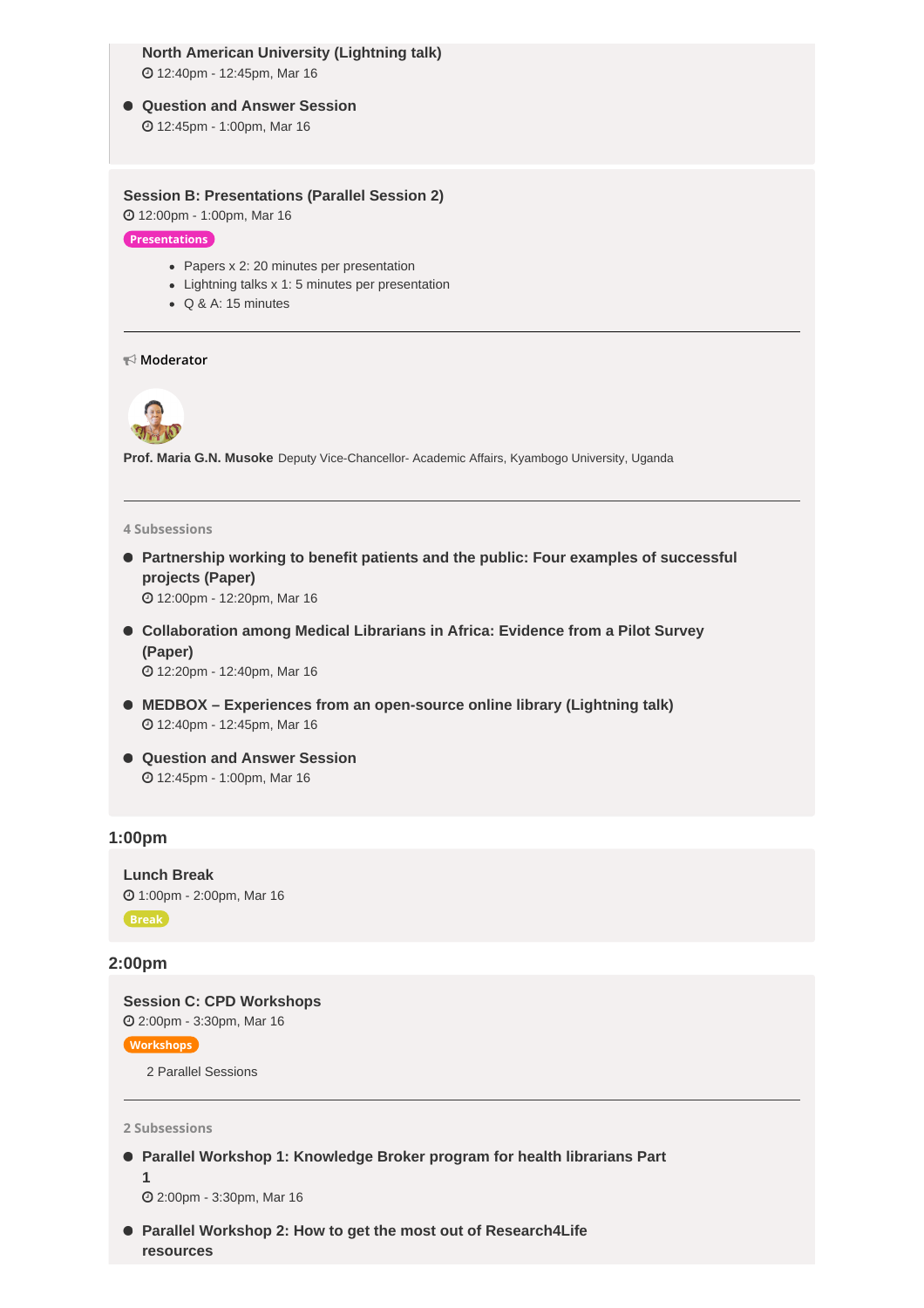## **3:30pm**

## **[Networking](https://whova.com/agenda_embedded/session/icmla_202203/2184372/) Session**

3:30pm - 4:00pm, Mar 16

#### **Energizer/Icebreaker**

Break into smaller groups

- Lessons learned from the pandemic and the way forward
- Contributions to the SDGs
- What post-congress actions/activities are you planning to engage in to save lives Who do you plan to network with?

#### **Moderator**



**Dr. Gracian Chimwaza** Executive Director, ITOCA

## **4:00pm**

#### **Opening [Ceremony](https://whova.com/agenda_embedded/session/icmla_202203/2184374/)**

4:00pm - 5:15pm, Mar 16

**Invited Speaker/Keynote Speaker**

Remarks by:

- ICML+AHILA Local Organising Committee Dr. Gracian Chimwaza, South Africa (5 minutes)
- ICML+AHILA International Planning Committee Blessing Mawire, South Africa (5 minutes)
- AHILA President- Dr. Grace Ajuwon (5 minutes)
- Tshwane Mayor TBC (10 minutes)
- Opening remarks by the International Federation of Library Associations and Institutions (IFLA) President - Barbara Lison, IFLA President, Netherlands (15 minutes)
- WHO Representative, South Africa TBC (15 minutes)
- Ministry of Health, South Africa TBC (15 minutes)

#### **Speakers**



**Dr. Gracian Chimwaza** Executive Director, ITOCA



**Blessing Mawire** South Africa



**Barbara Lison** President, International Federation of Library Associations and Institutions (IFLA)

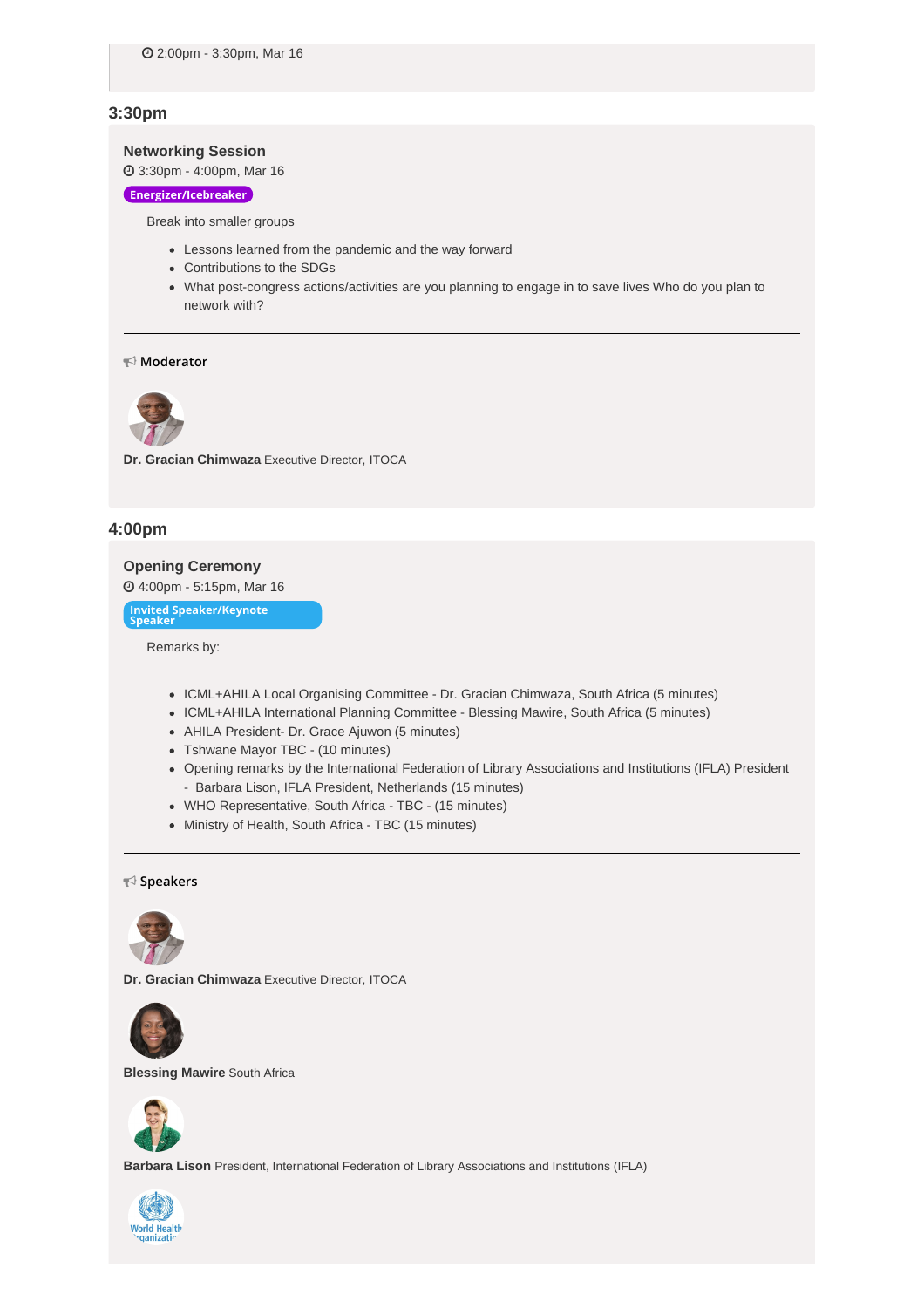**WHO (TBC)** World Health Organisation



**Ministry of Health - TBC** Ministry of Health



**Tshwane Mayor**



**Dr. Grace A. Ajuwon** Acting Medical Librarian, E. Latunde Odeku Medical Library College of Medicine, University of Ibadan

## **5:15pm**

**Keynote : [Subtheme](https://whova.com/agenda_embedded/session/icmla_202203/2184375/) 1** 5:15pm - 6:00pm, Mar 16 **Invited Speaker/Keynote Speaker**

**Title**: Access to health information in context

**Speaker**



**Prof. Maria G.N. Musoke** Deputy Vice-Chancellor- Academic Affairs, Kyambogo University, Uganda

## **6:00pm**

**Session D: Sponsored [Workshops](https://whova.com/agenda_embedded/session/icmla_202203/2184376/)** 6:00pm - 7:00pm, Mar 16

**Workshops**

**3 Subsessions**

- **Better [Evidence](https://whova.com/embedded/subsession/icmla_202203/2184376/2184377/) for Training (BET)** 6:00pm - 6:15pm, Mar 16
- **U.S National Library of [Medicine](https://whova.com/embedded/subsession/icmla_202203/2184376/2184378/)** 6:15pm - 6:40pm, Mar 16
- **[TBC](https://whova.com/embedded/subsession/icmla_202203/2184376/2197143/)** 6:40pm - 7:00pm, Mar 16

## **7:00pm**

**End of Day 1 & [Announcements](https://whova.com/agenda_embedded/session/icmla_202203/2184443/)** 7:00pm - 7:10pm, Mar 16

**Registration/Announcements/Housekeeping**

**Speaker**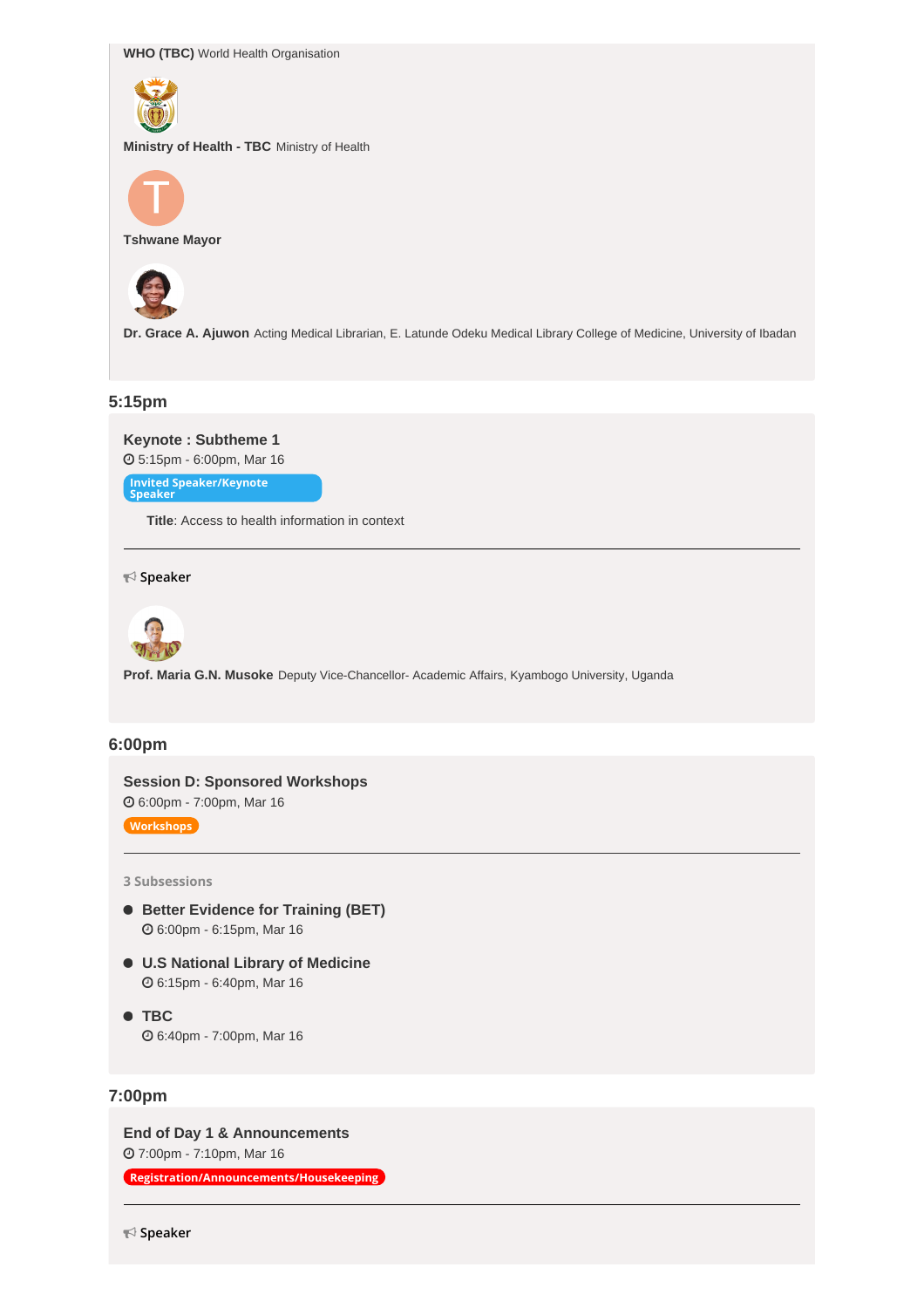

**Dr. Gracian Chimwaza** Executive Director, ITOCA

## Thu, Mar 17, 2022

## **10:45am**

**[Housekeeping](https://whova.com/agenda_embedded/session/icmla_202203/2184566/)**

10:45am - 11:00am, Mar 17

**Registration/Announcements/Housekeeping**

Housekeeping by the Secretariat

**Speaker**



**Mercy Moyo** Senior Programme Officer, ITOCA

## **11:00am**

**Keynote - [Subtheme](https://whova.com/agenda_embedded/session/icmla_202203/2184568/) 2 & 5** 11:00am - 11:45am, Mar 17

**Invited Speaker/Keynote Speaker**

**Title**: Partnering for impact: Lessons learned from the Elsevier Foundation

#### **Speaker**



**Ylann Schemm** Elsevier Foundation Director, Elsevier Foundation

## **11:45am**

**Session E: [Presentations](https://whova.com/agenda_embedded/session/icmla_202203/2184585/) (Parallel Session 1)** 11:45am - 12:45pm, Mar 17

**Presentations**

- Papers x 2: 20 minutes per presentation
- Question and Answer: 10 minutes

**Speaker**



**Prof. Edda Tandi Lwoga** Prof, College of Business Education (CBE)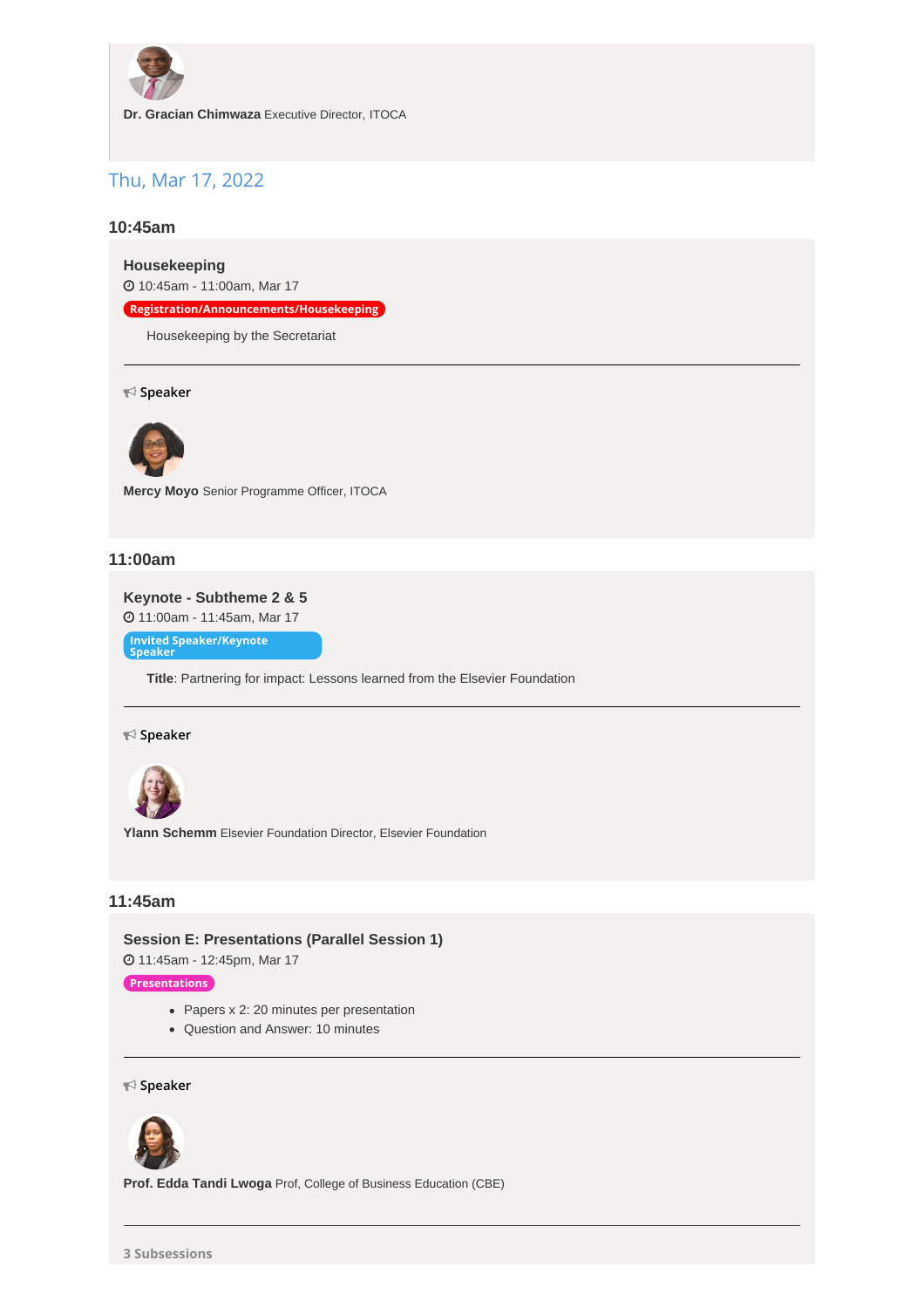- **Maternal Healthcare Information Required by the First Time Mothers in [Pondicherry:](https://whova.com/embedded/subsession/icmla_202203/2184585/2184586/) A Survey (Paper)** 11:45am - 12:05pm, Mar 17
- **Collaboration and Partnership among Medical Librarians and Health Information Officer in University Teaching Hospital: The Tricks to [Organisational](https://whova.com/embedded/subsession/icmla_202203/2184585/2184587/) Performance (Paper)**

12:05pm - 12:25pm, Mar 17

 **[Question](https://whova.com/embedded/subsession/icmla_202203/2184585/2184593/) and Answer Session** 12:25pm - 12:35pm, Mar 17

### **Session E: [Presentations](https://whova.com/agenda_embedded/session/icmla_202203/2184594/) (Parallel Session 2)**

11:45am - 12:35pm, Mar 17

## **Presentations**

- Papers x 2: 20 minutes per presentation
- Question and Answer: 10 minutes

**Speaker**



**Prof. Patrick Ngulube** South Africa

**3 Subsessions**

 **Dealing with an Infodemic amidst COVID-19 [pandemic:](https://whova.com/embedded/subsession/icmla_202203/2184594/2184595/) call to action for librarians (Paper)**

11:45am - 12:05pm, Mar 17

- **The role of the library in mitigating infodemic of [misinformation:](https://whova.com/embedded/subsession/icmla_202203/2184594/2184596/) the case of Aga Khan University Library - Kenya (Paper)** 12:05pm - 12:25pm, Mar 17
- **[Question](https://whova.com/embedded/subsession/icmla_202203/2184594/2184597/) and Answer Session** 12:25pm - 12:35pm, Mar 17

## **12:35pm**

**Session F: [Presentations](https://whova.com/agenda_embedded/session/icmla_202203/2184604/) (Parallel Session 1)** 12:35pm - 1:25pm, Mar 17

## **Presentations**

- Papers x 2: 20 minutes per presentation
- Question and Answer: 10 minutes

**Moderator**



**Mercy Moyo** Senior Programme Officer, ITOCA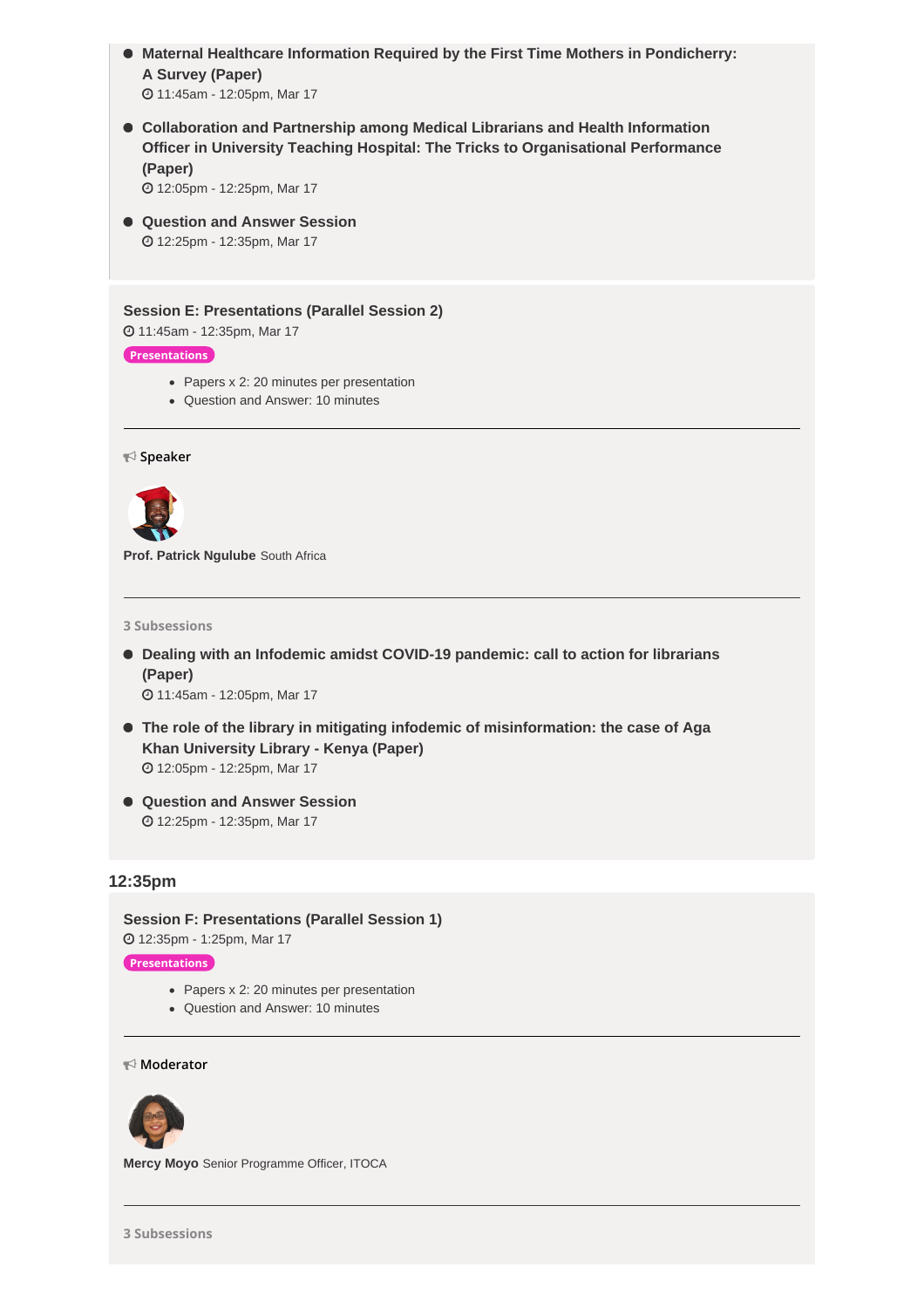- **Emerging trends and coping strategies in library and [information](https://whova.com/embedded/subsession/icmla_202203/2184604/2184616/) services delivery during covid 19 pandemic (Paper)** 12:35pm - 12:55pm, Mar 17
- **Participant and researcher experience in online clinical trials: a [descriptive](https://whova.com/embedded/subsession/icmla_202203/2184604/2184622/) map and qualitative synthesis (Paper)** 12:55pm - 1:15pm, Mar 17
- **[Questions](https://whova.com/embedded/subsession/icmla_202203/2184604/2184624/) and Answer Session** 1:15pm - 1:25pm, Mar 17

**Session F: [Presentations](https://whova.com/agenda_embedded/session/icmla_202203/2184625/) (Parallel Session 2)**

12:35pm - 1:25pm, Mar 17

### **Presentations**

- Papers x 2: 20 minutes per presentation
- Question and Answer: 10 minutes

**Moderator**



**Blessing Mawire** South Africa

**3 Subsessions**

 **[Knowledge](https://whova.com/embedded/subsession/icmla_202203/2184625/2184626/) of COVID-19 and Impact of the Lockdown Measures on Traders in Ibadan, Nigeria**

12:35pm - 12:55pm, Mar 17

- **Evidence [Commission](https://whova.com/embedded/subsession/icmla_202203/2184625/2184627/) Report** 12:55pm - 1:15pm, Mar 17
- **[Questions](https://whova.com/embedded/subsession/icmla_202203/2184625/2184628/) and Answer Session** 1:15pm - 1:25pm, Mar 17

## **1:25pm**

**[Lunch](https://whova.com/agenda_embedded/session/icmla_202203/2184635/) Break** 1:25pm - 2:25pm, Mar 17 **Break**

## **2:25pm**

**Session F: Posters [\(Parallel](https://whova.com/agenda_embedded/session/icmla_202203/2184642/) Session 1)** 2:25pm - 3:25pm, Mar 17

**Presentations**

- Live presentations.
- 15 minutes per poster presentation including Q&A.
- Posters + pre-recorded poster presentations are available throughout the congress.

**Moderator**

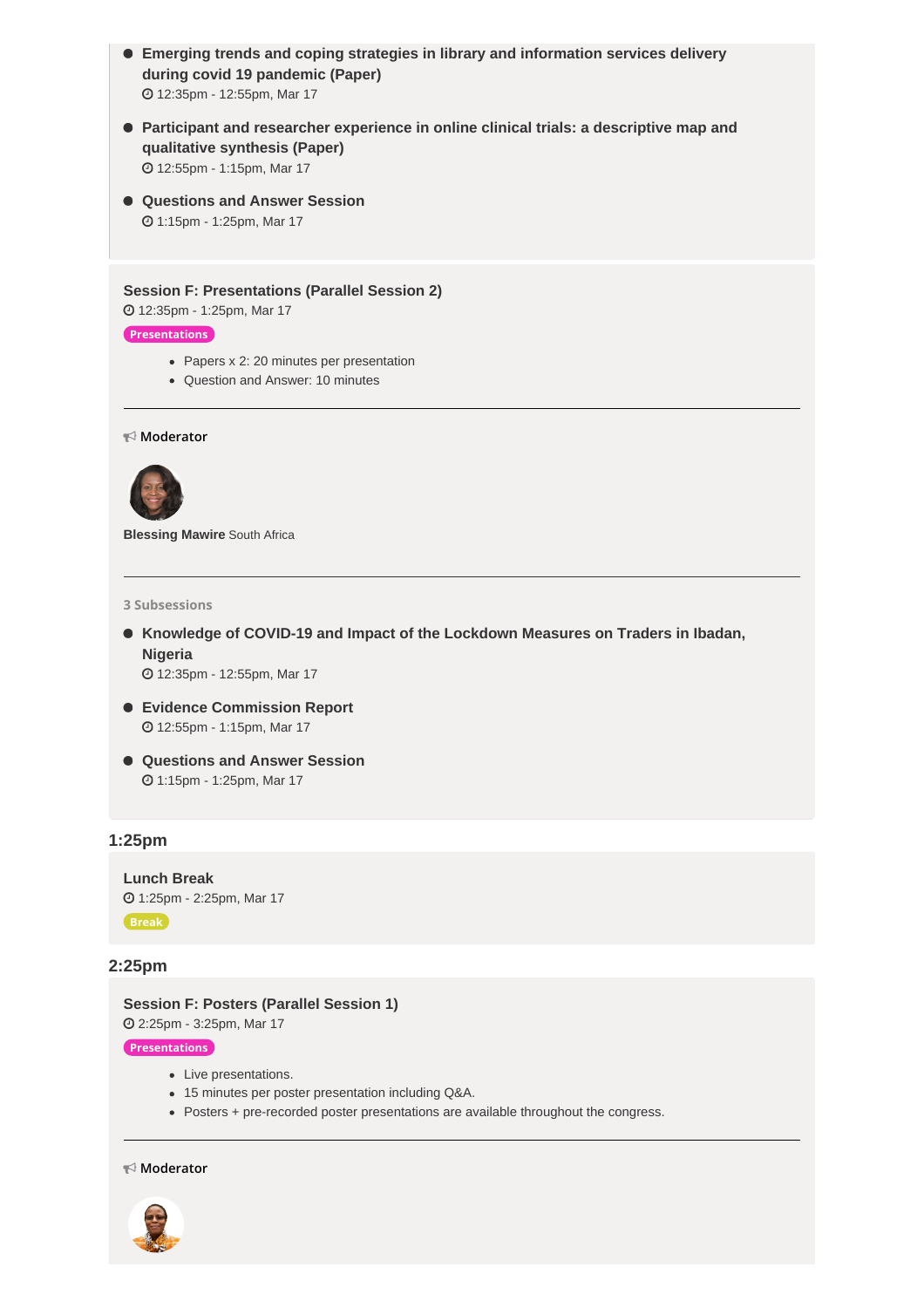#### **4 Subsessions**

 **The InterTASC [Information](https://whova.com/embedded/subsession/icmla_202203/2184642/2184653/) Specialists' Sub-Group (ISSG) Search Filter Resource: an essential resource for librarians and information specialists supporting systematic reviews and other evidence syntheses** 2:25pm - 2:40pm, Mar 17

 **Library services at The [University](https://whova.com/embedded/subsession/icmla_202203/2184642/2184661/) of Zambia (UNZA) Medical Library during the COVID-19**

2:40pm - 2:55pm, Mar 17

- **The Library as a [Sustainability](https://whova.com/embedded/subsession/icmla_202203/2184642/2184662/) Hub: Using Partnerships to Build a Sustainability Infrastructure on Campus** 2:55pm - 3:10pm, Mar 17
- **Librarians Without Borders – door to sustainable global [librarianship](https://whova.com/embedded/subsession/icmla_202203/2184642/2184673/)** 3:10pm - 3:25pm, Mar 17

**Session F: Posters [\(Parallel](https://whova.com/agenda_embedded/session/icmla_202203/2184674/) Session 2)**

2:25pm - 3:25pm, Mar 17

## **Presentations**

- Live presentations.
- 15 minutes per poster presentation including Q&A.
- Posters + pre-recorded poster presentations are available throughout the congress.

#### **Moderator**



**Prof. Dennis N. Ocholla** South Africa

#### **4 Subsessions**

- **[Evidence](https://whova.com/embedded/subsession/icmla_202203/2184674/2184675/) for Global and Disaster Health and the role of librarians** 2:25pm - 2:40pm, Mar 17
	-
- **Evaluating Newly Created Library Programs: [Sustainability](https://whova.com/embedded/subsession/icmla_202203/2184674/2184676/) in Graduate Medical Education**

2:40pm - 2:55pm, Mar 17

- **Supporting [Undergraduate](https://whova.com/embedded/subsession/icmla_202203/2184674/2184677/) Students in Conducting Knowledge Synthesis Research: Exploration of Two Approaches** 2:55pm - 3:10pm, Mar 17
- **Ward library opens its doors as a response to [COVID-19](https://whova.com/embedded/subsession/icmla_202203/2184674/2184678/).** 3:10pm - 3:25pm, Mar 17

## **3:25pm**

**Session G: Sponsored [Workshops](https://whova.com/agenda_embedded/session/icmla_202203/2184700/) (Parallel Session 1)** 3:25pm - 4:25pm, Mar 17

**Workshops**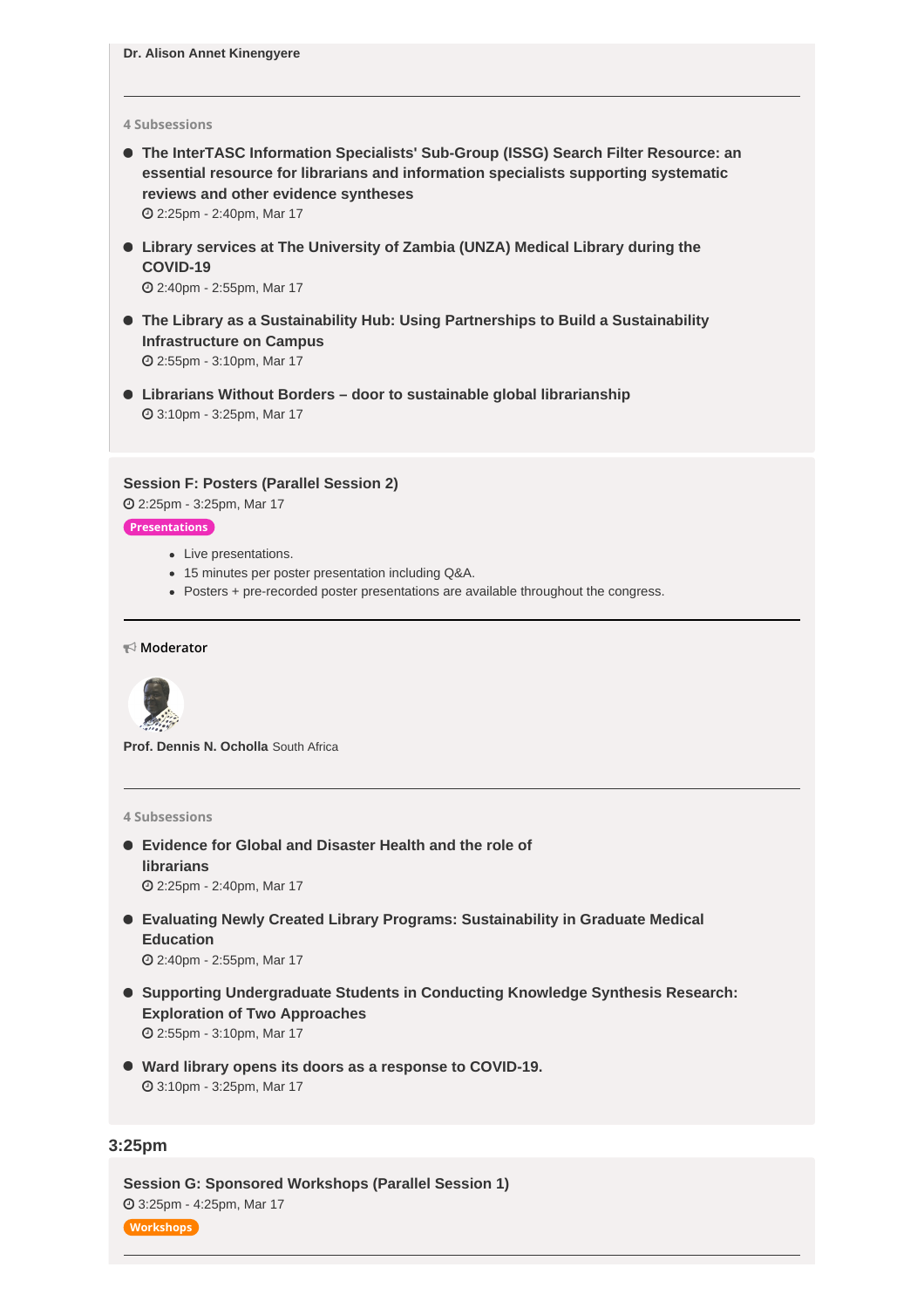**1 Subsessions**

 **Parallel Session 1: Wiley [Workshop](https://whova.com/embedded/subsession/icmla_202203/2184700/2184701/)** 3:25pm - 4:25pm, Mar 17

**Session G: Sponsored [Workshops](https://whova.com/agenda_embedded/session/icmla_202203/2191069/) (Parallel Session2)** 3:25pm - 4:25pm, Mar 17

**Workshops**

## **3 Subsessions**

- **Parallel [Session](https://whova.com/embedded/subsession/icmla_202203/2191069/2191071/) 2A: Taylor and Francis** 3:25pm - 3:50pm, Mar 17
- **Parallel Session 2B: [Dimensions/Digital](https://whova.com/embedded/subsession/icmla_202203/2191069/2191072/) Science** 3:50pm - 4:05pm, Mar 17
- **[TBC](https://whova.com/embedded/subsession/icmla_202203/2191069/2197241/)** 4:05pm - 4:25pm, Mar 17

## **4:25pm**

**Session H: [Presentations](https://whova.com/agenda_embedded/session/icmla_202203/2184889/) (Parallel Session 1)**

4:25pm - 5:25pm, Mar 17

#### **Presentations**

- Papers x 2: 20 minutes per presentation
- Lightning talks x 1: 5 minutes per presentation
- Q & A: 15 minutes

#### **Moderator**



**Prof. Omwoyo Bosire Onyancha** Research Professor, Department of Information Science, University of South Africa

#### **4 Subsessions**

- **Is the COVID-19 health information that you provided [understandable](https://whova.com/embedded/subsession/icmla_202203/2184889/2184890/) by your general public users? A content analytical study (Paper)** 4:25pm - 4:45pm, Mar 17
- **Meeting Needs and Building [Knowledge:](https://whova.com/embedded/subsession/icmla_202203/2184889/2184896/) A Systematic Review Learning Toolkit (Lightning talk)** 4:45pm - 4:50pm, Mar 17
- **[Automation](https://whova.com/embedded/subsession/icmla_202203/2184889/2184904/) of duplicate detection for Systematic Reviews (Paper)** 4:50pm - 5:10pm, Mar 17

 **[Question](https://whova.com/embedded/subsession/icmla_202203/2184889/2184906/) and Answer Session** 5:10pm - 5:25pm, Mar 17

**Session H: [Presentations](https://whova.com/agenda_embedded/session/icmla_202203/2184908/) (Parallel Session 2)** 4:25pm - 5:25pm, Mar 17

**Presentations**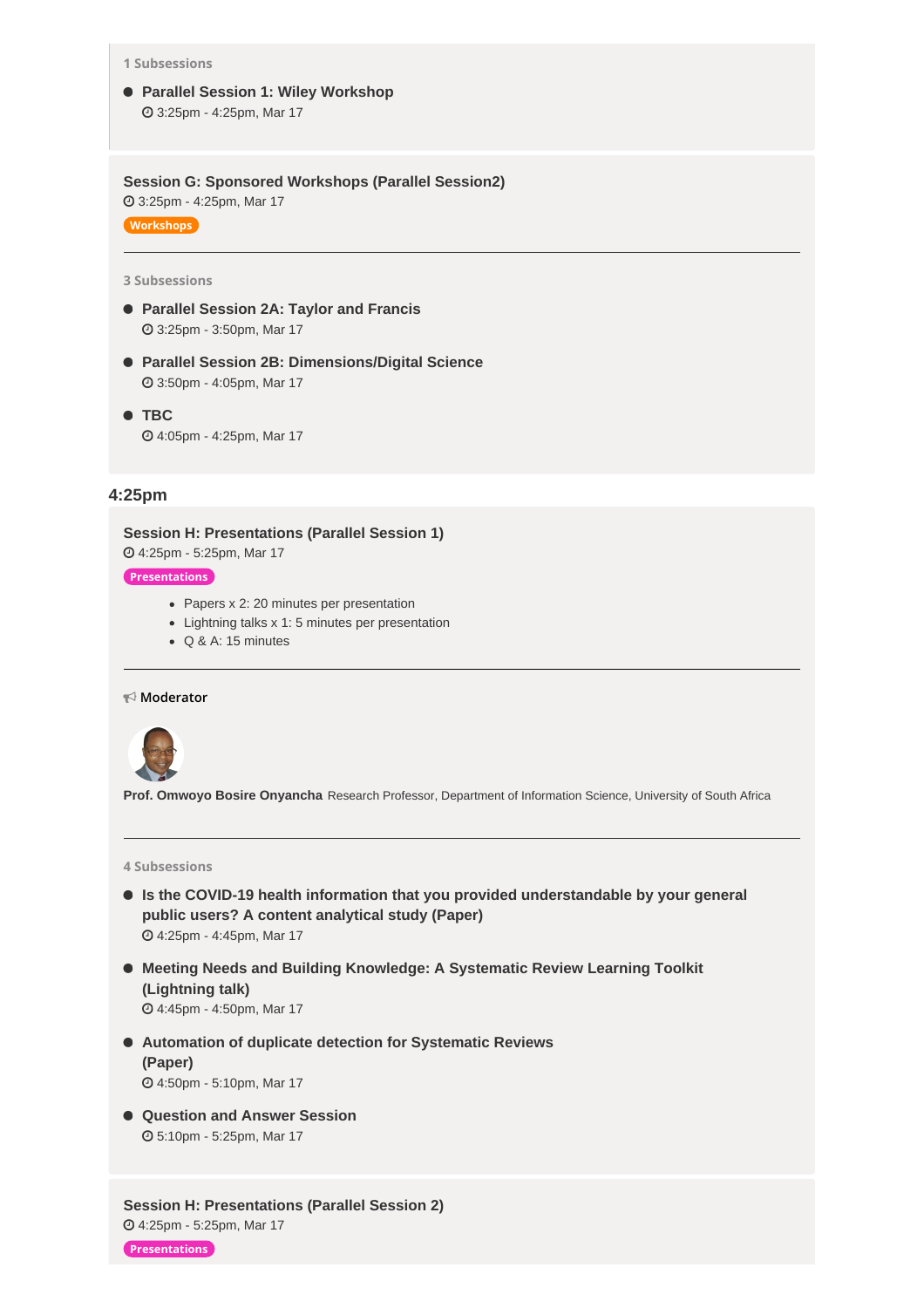- Papers x 2: 20 minutes per presentation
- Lightning talks x 1: 5 minutes per presentation
- Q & A: 15 minutes

**Moderator**



**Dr. Daisy Selematsela** South Africa

#### **4 Subsessions**

- **A future [underpinned](https://whova.com/embedded/subsession/icmla_202203/2184908/2184909/) by evidence and knowledge (Paper)** 4:25pm - 4:45pm, Mar 17
- **Exploring Inequities in Food and Health Systems through Examining Accessibility of Articles Cited by [Interdisciplinary](https://whova.com/embedded/subsession/icmla_202203/2184908/2184910/) Food Systems and Society Learners (Lightning talk)**

4:45pm - 4:50pm, Mar 17

- **[Evidence-based](https://whova.com/embedded/subsession/icmla_202203/2184908/2184911/) Biomedical Research in Sub-Saharan Africa: An Analysis of Library and Information Science Professionals' contribution and Roles (Paper)** 4:50pm - 5:10pm, Mar 17
- **[Question](https://whova.com/embedded/subsession/icmla_202203/2184908/2184912/) and Answer Session** 5:10pm - 5:25pm, Mar 17

## **5:25pm**

**Session I : [Presentations](https://whova.com/agenda_embedded/session/icmla_202203/2184976/) (Parallel Session 1)** 5:25pm - 6:15pm, Mar 17 **Presentations**

- Papers x 2: 20 minutes per presentation
- Question and Answer Session: 10 minutes

**Moderator**



**Marshall Dozier**

### **3 Subsessions**

- **Advancing equity and social justice in open science (OS): an [introduction](https://whova.com/embedded/subsession/icmla_202203/2184976/2184979/) for health sciences librarians (Paper)** 5:25pm - 5:45pm, Mar 17
- **Partnerships and [Collaborations](https://whova.com/embedded/subsession/icmla_202203/2184976/2184981/) in Support of the Health Needs of the Hispanic Community in Southwest Virginia during the COVID-19 Pandemic (Paper)** 5:45pm - 6:05pm, Mar 17
- **[Question](https://whova.com/embedded/subsession/icmla_202203/2184976/2184990/) and Answer Session** 6:05pm - 6:15pm, Mar 17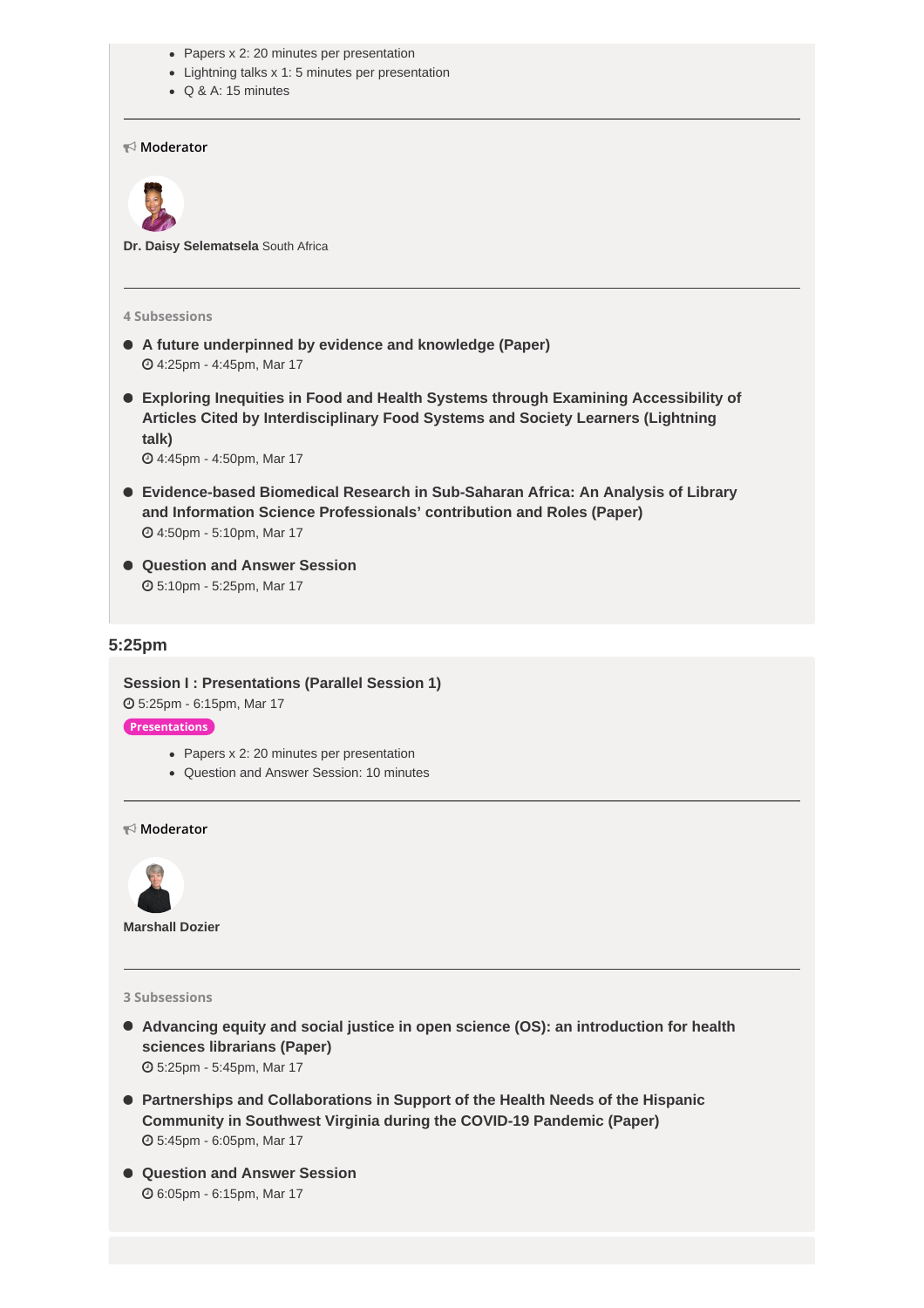## **Session I : [Presentations](https://whova.com/agenda_embedded/session/icmla_202203/2185007/) (Parallel Session 2)**

5:25pm - 6:15pm, Mar 17

## **Presentations**

- Papers x 2: 20 minutes per presentation
- Question and Answer Session: 10 minutes

## **Moderator**



**Dr. Gracian Chimwaza** Executive Director, ITOCA

#### **3 Subsessions**

- **Developing Best Practices for Searching During Public Health [Emergencies](https://whova.com/embedded/subsession/icmla_202203/2185007/2185008/) (Paper)** 5:25pm - 5:45pm, Mar 17
- **The Educational Needs for Health Librarianship in Universities of the East, Central & Southern Africa (ECSA) Region: Research [dissemination](https://whova.com/embedded/subsession/icmla_202203/2185007/2185009/) session (Paper)** 5:45pm - 6:05pm, Mar 17
- **[Question](https://whova.com/embedded/subsession/icmla_202203/2185007/2185010/) and Answer Session** 6:05pm - 6:15pm, Mar 17

## **6:15pm**

**End of day 2 and [Announcements](https://whova.com/agenda_embedded/session/icmla_202203/2185049/)** 6:15pm - 6:20pm, Mar 17 **Registration/Announcements/Housekeeping**

**Speaker**



**Blessing Mawire** South Africa

## **6:20pm**

**[Programme](https://whova.com/agenda_embedded/session/icmla_202203/2185062/) Break** 6:20pm - 7:00pm, Mar 17

## **7:00pm**

**[Social](https://whova.com/agenda_embedded/session/icmla_202203/2185066/) Event** 7:00pm - 9:00pm, Mar 17

**Social Event/Entertainment**

- Conference Dinner
- Virtual Social Event

\*Parallel

Fri, Mar 18, 2022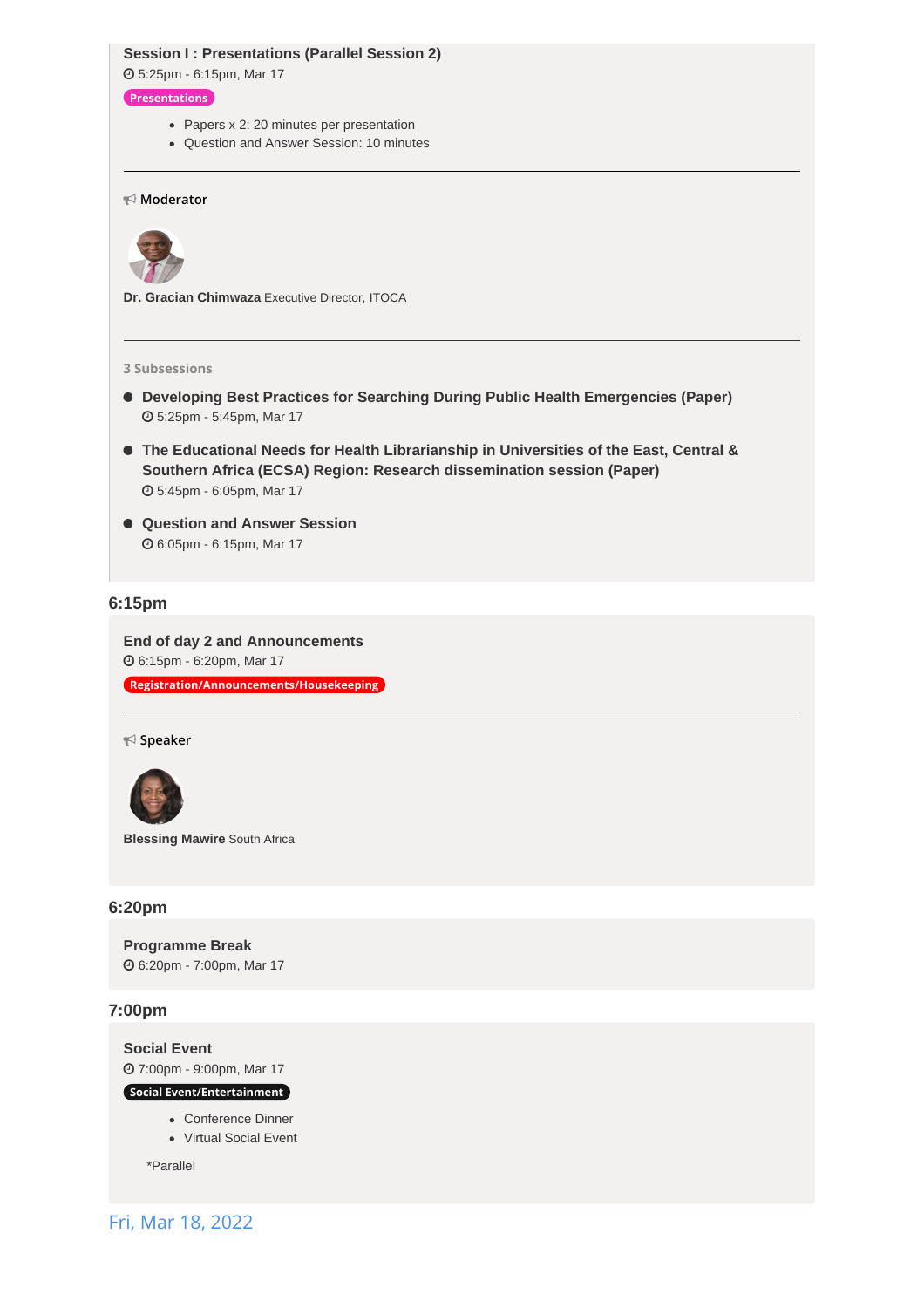## **10:45am**

**[Housekeeping](https://whova.com/agenda_embedded/session/icmla_202203/2185075/)**

10:45am - 11:00am, Mar 18

**Registration/Announcements/Housekeeping**

Local Organising Committee (LOC)

## **11:00am**

**Keynote - [Subtheme](https://whova.com/agenda_embedded/session/icmla_202203/2185078/) 4** 11:00am - 11:45am, Mar 18

**Invited Speaker/Keynote Speaker**

**Title**: Data science research: Implications and opportunities for health practice

**Speaker**



**Prof. Omwoyo Bosire Onyancha** Research Professor, Department of Information Science, University of South Africa

## **11:45am**

**Session J: CPD [Workshops](https://whova.com/agenda_embedded/session/icmla_202203/2186800/)** 11:45am - 1:15pm, Mar 18

**Workshops**

Parallel

## **2 Subsessions**

 **Parallel Session 1: [Knowledge](https://whova.com/embedded/subsession/icmla_202203/2186800/2186802/) Broker program for health librarians Part 2**

11:45am - 1:15pm, Mar 18

 **Parallel Session 2: [Mendeley](https://whova.com/embedded/subsession/icmla_202203/2186800/2186908/)** 11:45am - 1:15pm, Mar 18

## **1:15pm**

```
Lunch Break
 1:15pm - 2:15pm, Mar 18
Break
```
## **2:15pm**

**Session K : [Presentations](https://whova.com/agenda_embedded/session/icmla_202203/2186912/) (Parallel Session 1)** 2:15pm - 3:30pm, Mar 18

- Papers x 3: 20 minutes per presentation
- Question and Answer Session: 15 minutes

**Moderator**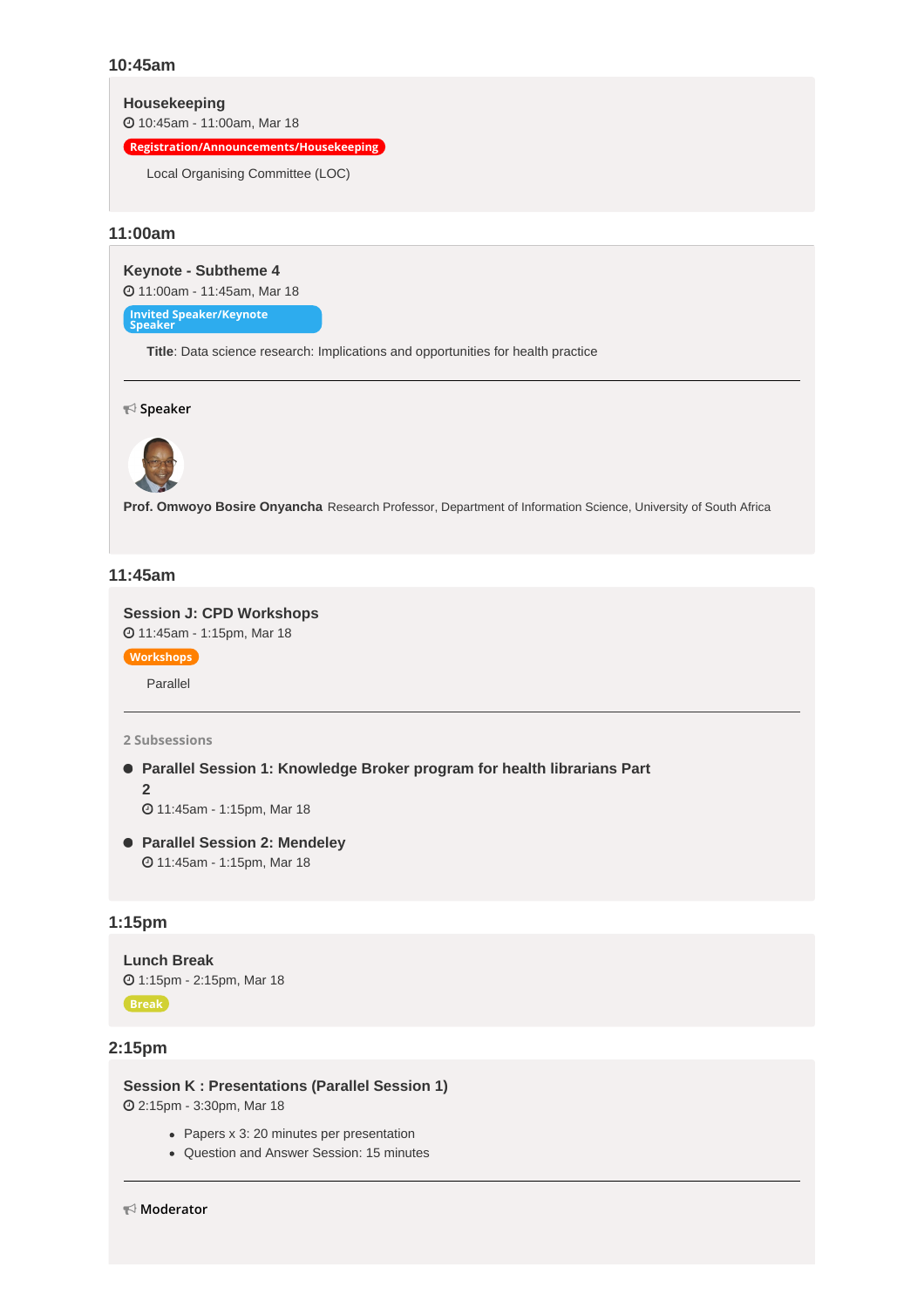

#### **4 Subsessions**

- **Knowledge for [Healthcare:](https://whova.com/embedded/subsession/icmla_202203/2186912/2186913/) sustaining a coherent national approach (Paper)** 2:15pm - 2:35pm, Mar 18
- **Continuing Professional [Development](https://whova.com/embedded/subsession/icmla_202203/2186912/2186915/) for medical librarians: evaluating the impact of a CE course in Nigeria (Paper)** 2:35pm - 2:55pm, Mar 18
- **Health Literacy using [SMS/WhatsApp](https://whova.com/embedded/subsession/icmla_202203/2186912/2186917/) at Paediatrics Specialist Clinics in Lagos: Clinicians perspective (Paper)** 2:55pm - 3:15pm, Mar 18
- **Qestion and Answer [Session](https://whova.com/embedded/subsession/icmla_202203/2186912/2186918/)** 3:15pm - 3:30pm, Mar 18

**Session K : [Presentations](https://whova.com/agenda_embedded/session/icmla_202203/2186919/) (Parallel Session 2)**

2:15pm - 3:30pm, Mar 18

- Papers x 3: 20 minutes per presentation
- Question and Answer Session: 15 minutes

**Moderator**



**Dr. Rena Lubker** Research and Education Informationist & Professor

#### **4 Subsessions**

- **Going for gold: towards a gold standard [Australasia](https://whova.com/embedded/subsession/icmla_202203/2186919/2186920/) open biomedical repository to help save lives (Paper)** 2:15pm - 2:35pm, Mar 18
- **Knowledge for Healthcare: a [sustainable](https://whova.com/embedded/subsession/icmla_202203/2186919/2186921/) approach to developing a knowledge and library services workforce (Paper)** 2:35pm - 2:55pm, Mar 18
- **Cochrane guidance on searching for and selecting studies for systematic reviews: an [evidence-based](https://whova.com/embedded/subsession/icmla_202203/2186919/2186922/) revision of the Cochrane Handbook (Paper)** 2:55pm - 3:15pm, Mar 18
- **Qestion and Answer [Session](https://whova.com/embedded/subsession/icmla_202203/2186919/2186923/)** 3:15pm - 3:30pm, Mar 18

### **3:00pm**

**Keynote - [Subtheme](https://whova.com/agenda_embedded/session/icmla_202203/2186924/) 5** 3:00pm - 3:45pm, Mar 18

**Title:** Health information professionals as a global resource today and in the future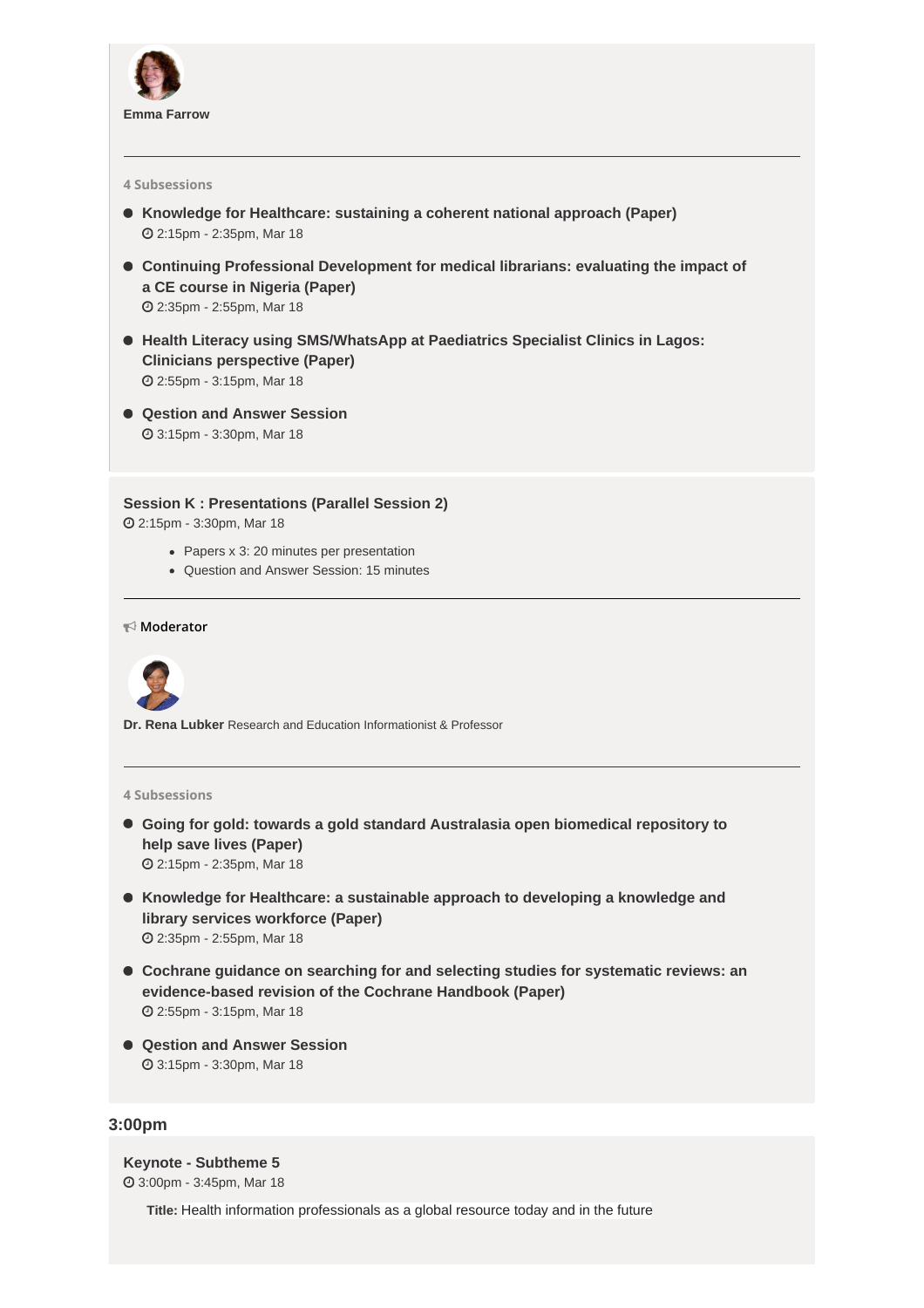#### **Speaker**



**Prof. Kristine M. Alpi** University Librarian, Oregon Health & Science University

## **4:15pm**

**Closing [ceremony](https://whova.com/agenda_embedded/session/icmla_202203/2187024/)**

4:15pm - 4:30pm, Mar 18

**Closing**

Thanks, Memories, Awards, Recognition of Shane & the announcement of ICML 2025

**Speakers**



**Dr. Gracian Chimwaza** Executive Director, ITOCA



**Blessing Mawire** South Africa



**IFLA HBS- TBC**



**Dr. Grace A. Ajuwon** Acting Medical Librarian, E. Latunde Odeku Medical Library College of Medicine, University of Ibadan

## **4:45pm**

## **AHILA [Meeting](https://whova.com/agenda_embedded/session/icmla_202203/2187026/)**

4:45pm - 7:45pm, Mar 18

- Open to all congress delegates
- Break included

**Chair**



**Dr. Grace A. Ajuwon** Acting Medical Librarian, E. Latunde Odeku Medical Library College of Medicine, University of Ibadan

## Sat, Mar 19, 2022

**9:00am**